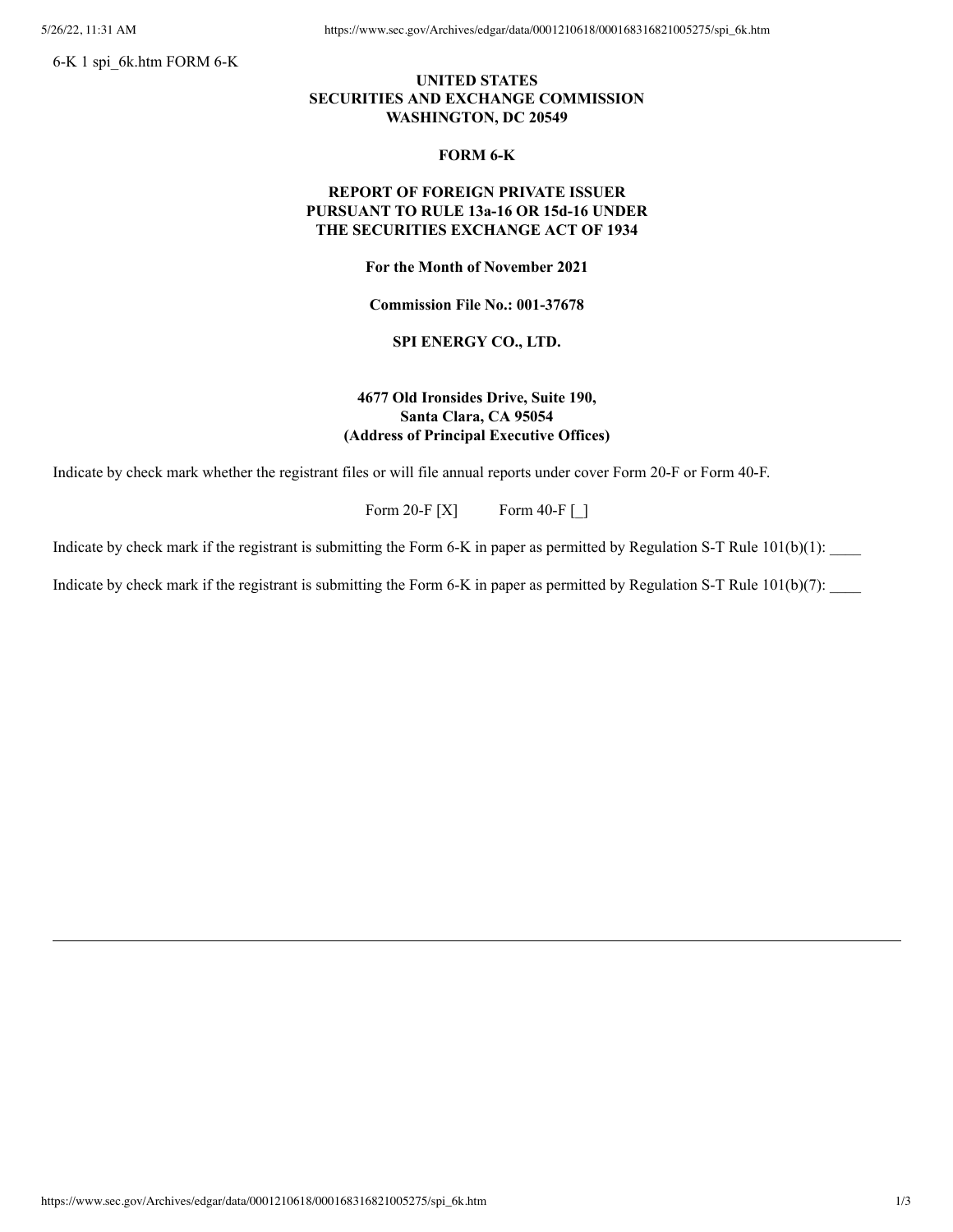# **Other Information**

On November 5, 2021, the registrant announced its plans to relocate its corporate headquarters from Hong Kong to Santa Clara, California. A copy of the press release is attached hereto as exhibit 99.1.

### **EXHIBIT INDEX**

99.1 Press Release, dated [November](https://www.sec.gov/Archives/edgar/data/0001210618/000168316821005275/spi_ex9901.htm) 5, 2021

**Exhibit No. Description**

2

https://www.sec.gov/Archives/edgar/data/0001210618/000168316821005275/spi\_6k.htm 2/3